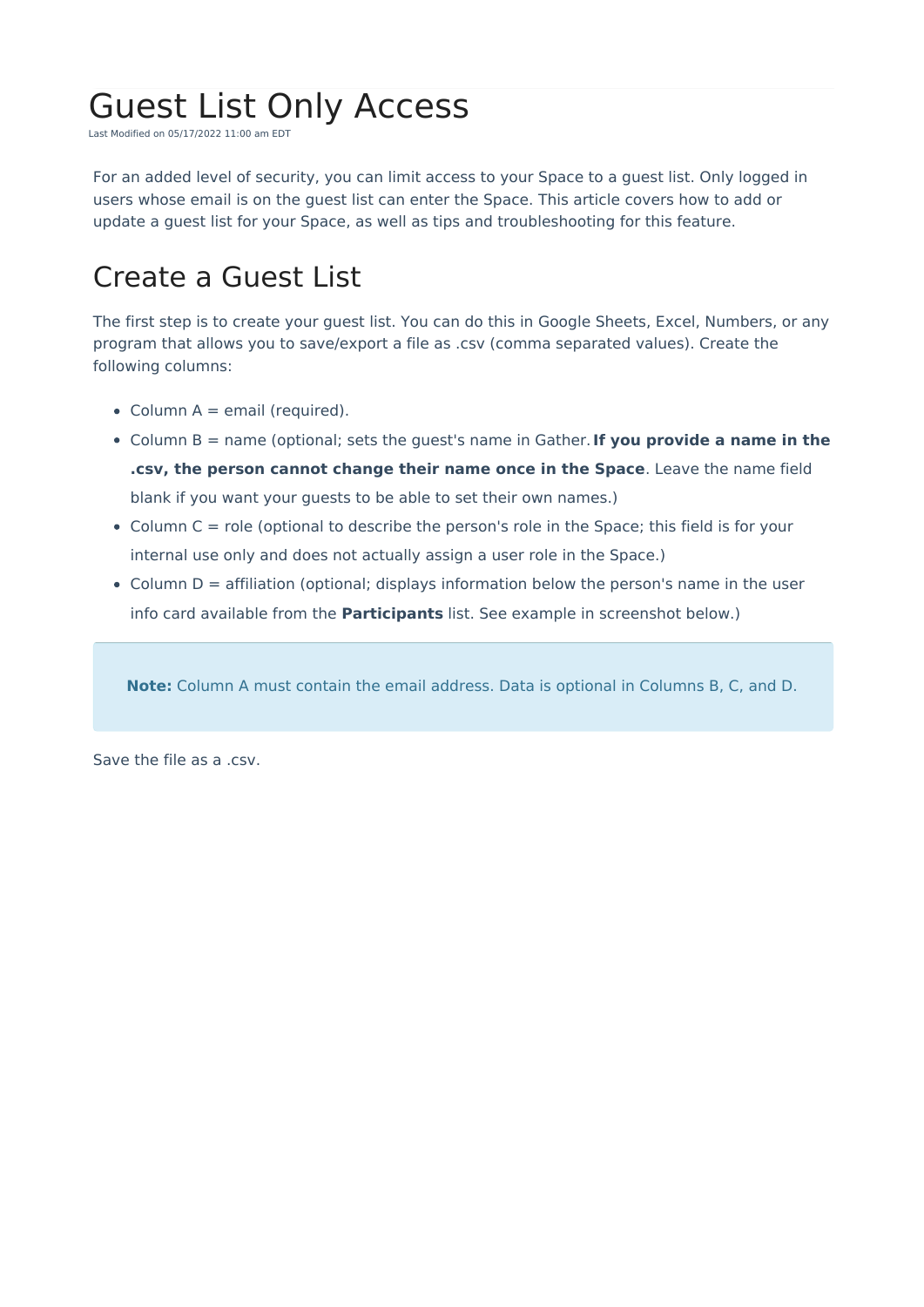

**Tip:** Use the affiliation field to provide helpful details about a person, like identifying help staff or the guest speaker's organization!

# Upload a Guest List

Open the Space [dashboard](http://support.gather.town/help/dashboard). Select **Space Access** in the **Left Nav Menu**. Select **Upload .csv**. Browse to your .csv guest list file and select **Open** from your computer's file explorer.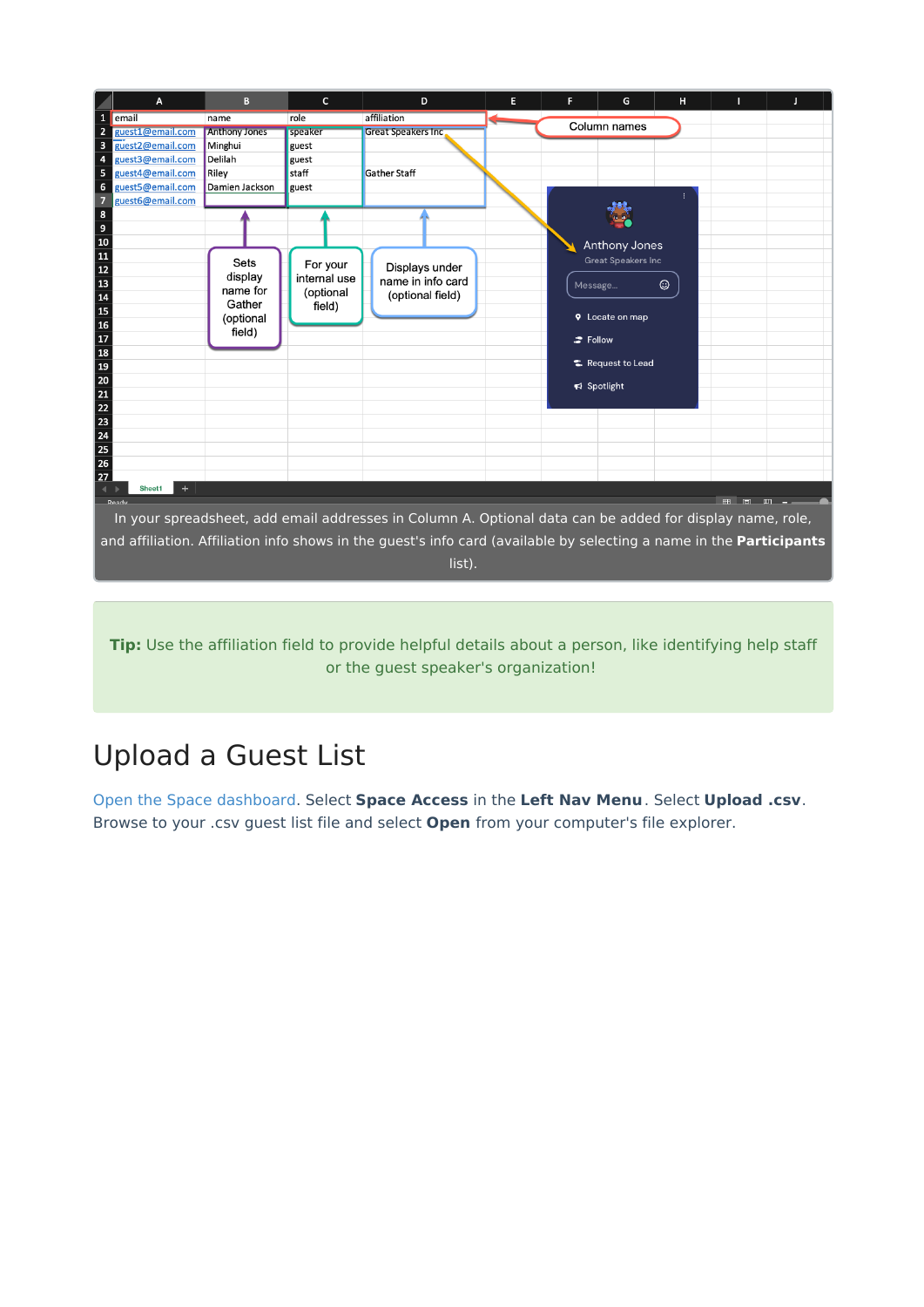| Space dashboard                                                                                    | <b>GUEST LIST</b>                                                                                                                 |  |  |  |  |  |  |
|----------------------------------------------------------------------------------------------------|-----------------------------------------------------------------------------------------------------------------------------------|--|--|--|--|--|--|
| Reservations<br>龠                                                                                  | <b>Upload guest list</b><br>① Upload .csv<br>This will overwrite existing guest list, password, and email<br>domain access        |  |  |  |  |  |  |
| Space Preferences<br><b>22</b> User Roles                                                          | Add more guests<br>① Add more .csv<br>This will add more guests to the existing list                                              |  |  |  |  |  |  |
| <b>自</b> Space Access                                                                              | Set guest list help contact<br>Users will contact this email when they are not on the guestlist                                   |  |  |  |  |  |  |
| <b>Information Board</b><br>x.                                                                     | email@example.com<br>Save                                                                                                         |  |  |  |  |  |  |
| <b>Banned Users</b><br>$\circ$                                                                     | R<br><b>Download guest list</b>                                                                                                   |  |  |  |  |  |  |
| Shut Down or Delete<br>−                                                                           | <b>と</b> Download<br>Download your most up-to-date guest list                                                                     |  |  |  |  |  |  |
|                                                                                                    | Remove guest list<br><b>Remove</b><br>Entirely remove the guestlist and access will be reset to<br>everyone                       |  |  |  |  |  |  |
|                                                                                                    | <b>PARSED GUEST LIST</b>                                                                                                          |  |  |  |  |  |  |
|                                                                                                    | Email<br>Role<br><b>Affiliation</b><br><b>Name</b>                                                                                |  |  |  |  |  |  |
| Riley<br>$\checkmark$                                                                              | <b>Required guest list format</b><br>Guest lists must be formatted as Comma-Separated Values (.csv). Click here for more<br>help. |  |  |  |  |  |  |
| From the Space dashboard, select Space Access, then in the Guest List section, select Upload .csv. |                                                                                                                                   |  |  |  |  |  |  |

Your guest list is added, and a new read-only **Parsed Guest List** section will display.

| Space dashboard                                                                                                                                                                          | <b>GUEST LIST</b>                                                                               |                                     |                                                                            |                     |  |  |
|------------------------------------------------------------------------------------------------------------------------------------------------------------------------------------------|-------------------------------------------------------------------------------------------------|-------------------------------------|----------------------------------------------------------------------------|---------------------|--|--|
| Reservations                                                                                                                                                                             | <b>Upload guest list</b>                                                                        |                                     | This will overwrite existing guest list, password, and email domain access | ↑, Upload .csv      |  |  |
| Space Preferences                                                                                                                                                                        | Add more guests<br>① Add more .csv<br>This will add more guests to the existing list            |                                     |                                                                            |                     |  |  |
| <b>22</b> User Roles<br>Space Access                                                                                                                                                     | Set guest list help contact<br>Users will contact this email when they are not on the guestlist |                                     |                                                                            |                     |  |  |
| <b>革</b> Information Board                                                                                                                                                               | email@example.com                                                                               |                                     | Save                                                                       |                     |  |  |
| <b>S</b> Banned Users                                                                                                                                                                    | <b>Download guest list</b><br>Download your most up-to-date guest list                          |                                     | B                                                                          | L. Download         |  |  |
| Shut Down or Delete                                                                                                                                                                      | <b>Remove guest list</b><br>Entirely remove the guestlist and access will be reset to everyone  |                                     |                                                                            | Remove              |  |  |
|                                                                                                                                                                                          | <b>PARSED GUEST LIST</b>                                                                        |                                     |                                                                            |                     |  |  |
|                                                                                                                                                                                          | <b>Email</b>                                                                                    | <b>Name</b>                         | Role                                                                       | <b>Affiliation</b>  |  |  |
|                                                                                                                                                                                          | they the proposition of a second collection<br>guest2@example.com<br>guest3@example.com         | Anthony Jones<br>Minghui<br>Delilah | speaker<br>guest<br>guest                                                  | Great Speakers Inc. |  |  |
|                                                                                                                                                                                          | b <del>ygger</del> for the sec<br>guest5@example.com<br>guest6@example.com                      | Riley<br>Damien Jackson             | staff<br>guest                                                             | <b>Gather Staff</b> |  |  |
| Riley<br>$\checkmark$                                                                                                                                                                    | <b>Required guest list format</b>                                                               |                                     |                                                                            |                     |  |  |
| Guest lists must be formatted as Comma-Separated Values (.csv). Click here for more help.<br>After uploading a guest list, the contents display in the <b>Parsed Guest List</b> section. |                                                                                                 |                                     |                                                                            |                     |  |  |

### Add More Guests

To add additional guests, select **Add more .csv**. Browse to your new or updated .csv file and select **Open** in your computer's file explorer. (This can be an updated copy with the original file name or a completely different file name.) The **Parsed Guest List** section displays the updates to your guest list.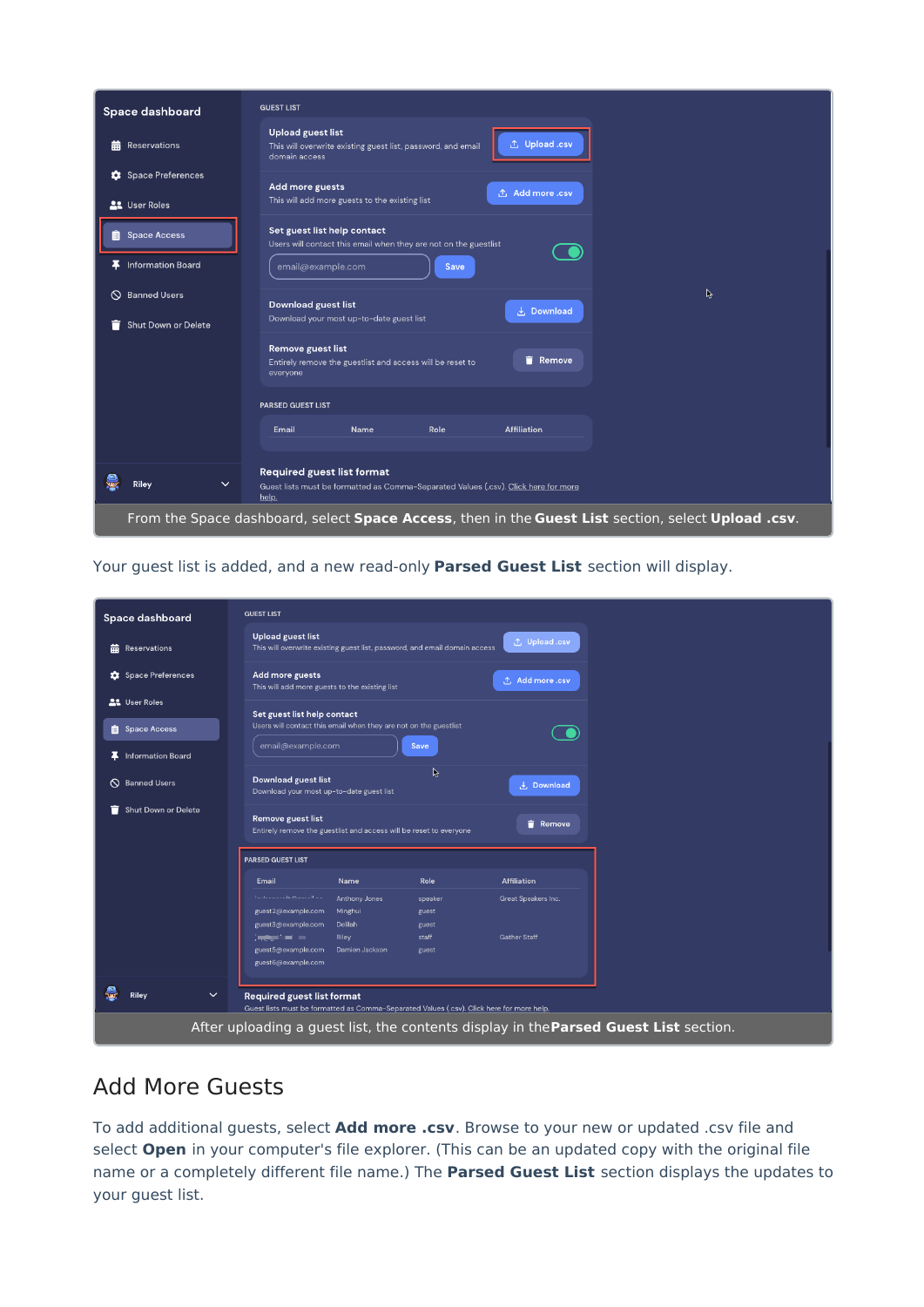**Note:** If you need to remove guests completely, delete them from your .csv file, save the file, and select **Upload .csv** to overwrite the existing file.

#### Set Guest List Help Contact

Enter an email address for visitors to contact if they try to enter your Space and are not on the guest list. Select **Save**. (See the guest view of this message below.)

#### Download Guest List

To download a .csv file of your current guest list (including any additions you've made with **Add more .csv**), select **Download**.

#### Remove Guest List

To delete your guest list, select **Remove**.

### What Guests See

When a guest visits a Space with a guest list, they see a message prompting them to sign in.

| စ်စ္တိ Gather                                                                                    |                                                                                                                                                                                                                                |  |  |  |  |
|--------------------------------------------------------------------------------------------------|--------------------------------------------------------------------------------------------------------------------------------------------------------------------------------------------------------------------------------|--|--|--|--|
| ۰<br>÷.<br>$\mathbbmss{H}$                                                                       | Space has restricted access<br>Sign up for an account or log in to your<br>existing account to enter the space<br>Check this box if you want all your<br>$\Box$<br>account/data to be deleted after the event:<br>Sign In<br>٠ |  |  |  |  |
|                                                                                                  |                                                                                                                                                                                                                                |  |  |  |  |
| The message a visitor sees when they visit a Space with a guest list and they are not signed in. |                                                                                                                                                                                                                                |  |  |  |  |

When they select **Sign In**, they are prompted to sign in with Google credentials or to enter their email address. After entering their email address, they will receive a one-time use 6-digit authentication code in their email. They can then use this code to enter your Space.

If the email they sign in with is not on your guest list, after they enter the authentication code,